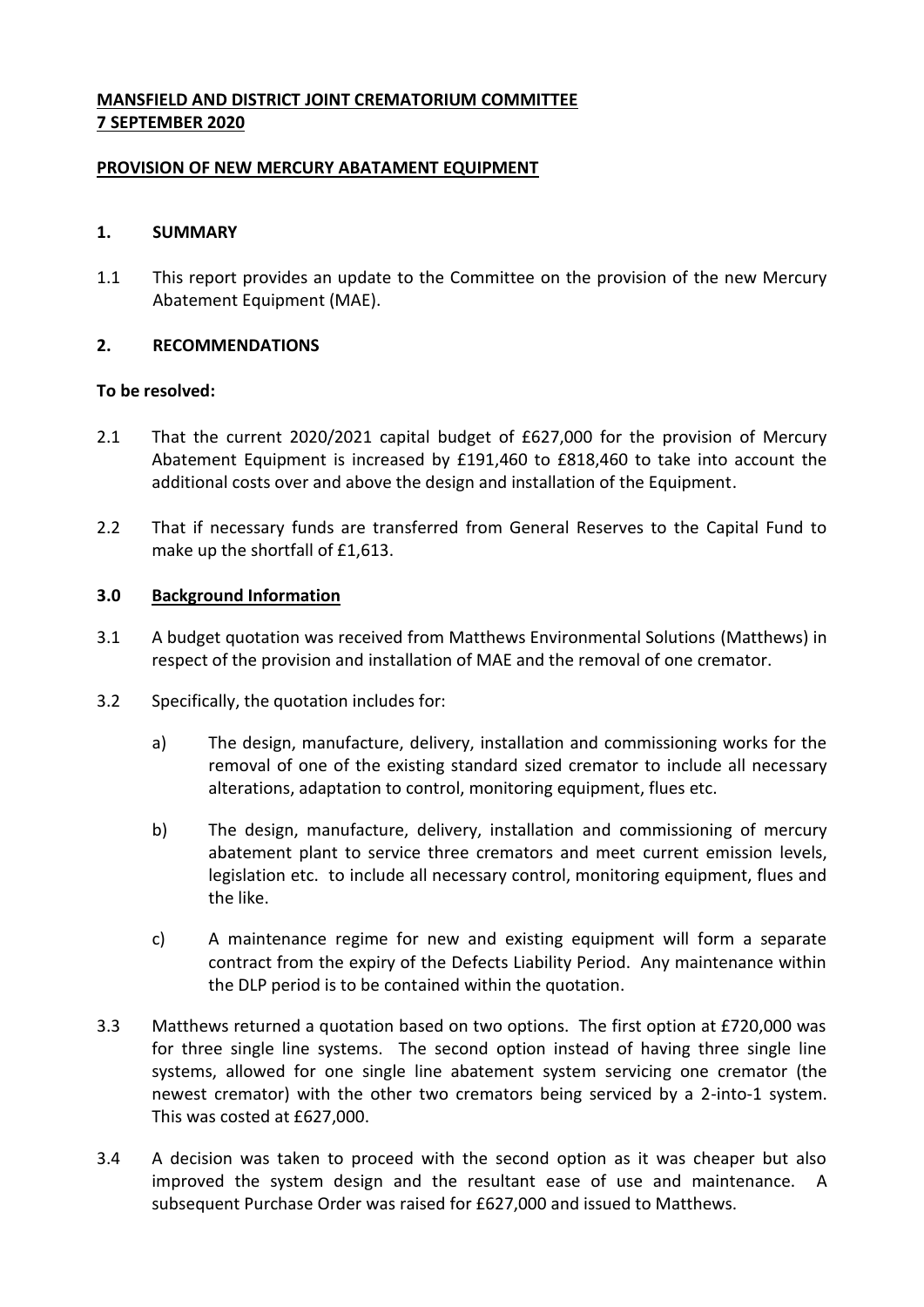- 3.5 It is understood that the budget was set at £750,000 based on Matthews' first option however this did not include builder's accommodation works, an allowance for contingencies (which is standard practice) and Mansfield District Council's Design Services fees. It is further understood that the 2019/2020 capital budget of £750,000 was requested to be carried forward into the 2020/2021 financial year but the recommendation was reduced to £627,000 to meet the value of the purchase order raised to Matthews. This now needs to be increased to include the costs shown below.
- 3.6 The contract with Matthews for the value of £627,000 was entered into on 25 August 2020. We are now awaiting a timetable from them.

# **4.0 Proposals**

4.1 The total estimated cost of the works is shown below:

| <b>Total budget cost</b>          | £818,460 |
|-----------------------------------|----------|
| Design Services fees 5%           | £38,260  |
| Builder's accommodation works 15% | £92,000  |
| 10% contingencies                 | £61,200  |
| Budget quote                      | £627,000 |

- 4.2 The final extent of accommodation works will be determined once the design work has been completed by Matthews however it will potentially include such items of work as:
	- Resin floor to transfer room. Required due to removal of cremator.
	- Making good to walls, ceilings etc. where No 1 cremator removed. Finishes and design to be approved possible public viewing
	- Sound insulation to transfer room.
	- Adaptation/new screen to roof mounted MAE plant.
	- Possible alterations to roof and recovering to mess room and mezzanine. Requires recovering prior to new equipment being fitted. Note that the recovering of the Crematory roof is an independent project subject to an insurance claim following copper theft. This work will be carried out in conjunction with MAE due to restrictions relating to a European Protected Species Licence (relating to bats) which gives restricted timescales when work can be carried out.
	- Possible structural steelwork alterations subject to final MAE design. (Equipment support)
	- Chimney flue alteration/additional flue, cladding etc.to external flue dependant on final design. Work to the chimney will also be subject to the European Protected Species licence restrictions.
	- Upgrade of incoming gas safety valve including connection to the fire alarm system.
	- New steel deck mezzanine over yard and mess room
	- New screen to control room.
	- New access gate to service yard.
	- Electrics